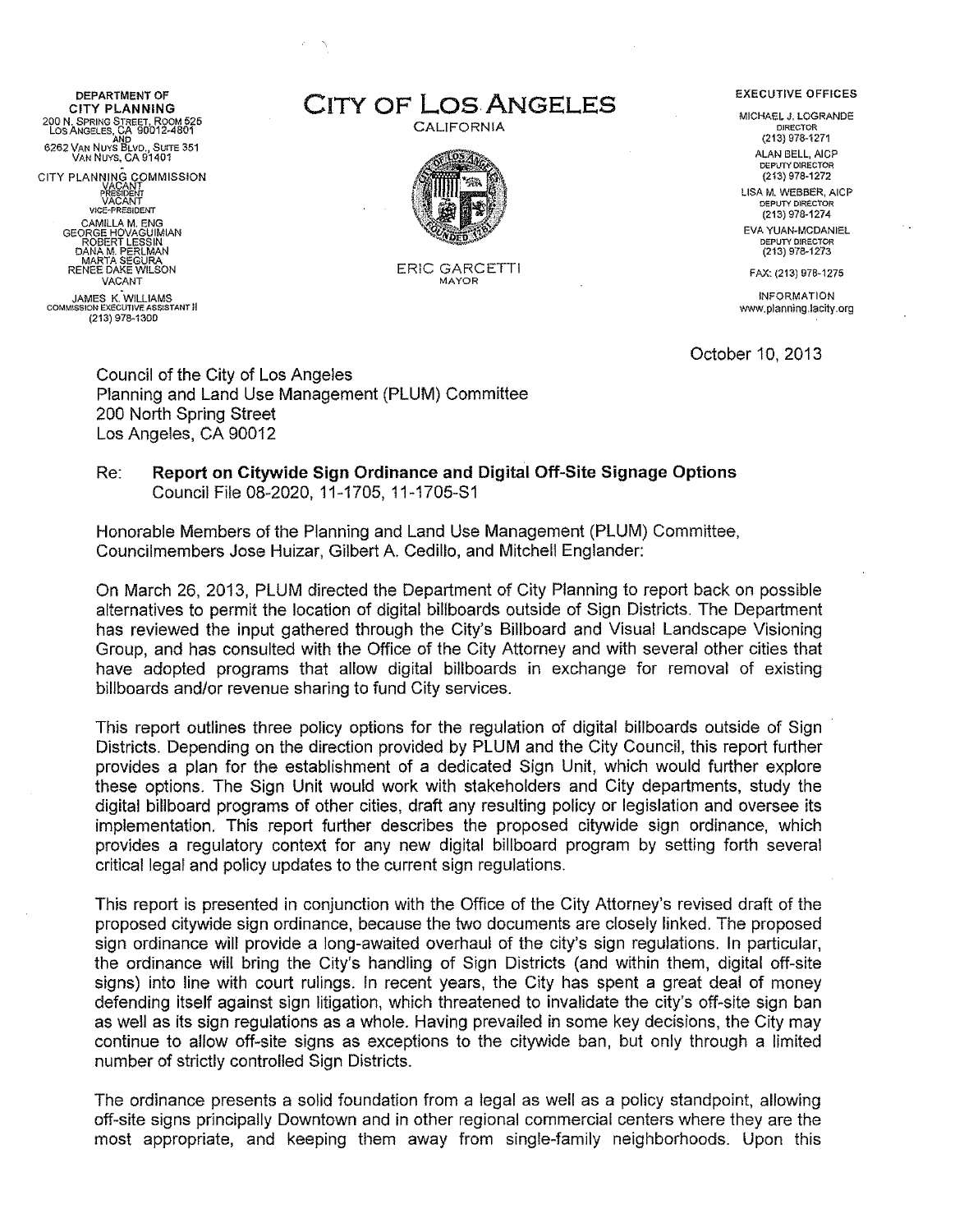foundation, further programs may be considered that maintain and support the legal defensibility and sound policy set forth by the citywide ordinance.

### **Citywide Sign Ordinance**

The first fundamental building block of the current regulatory system for off-site signs in Los Angeles was the citywide ban on off-site signs, enacted in 2002. After a series of court battles, the ability of the City to grant limited exceptions to that ban has been affirmed. However, the courts have clarified that there must be strict protection of the First Amendment rights of all sign owners, which means that the City's sign regulations can only regulate "time, place and manner" of signage display, rather than regulating the content of a sign's message.

It also means that exceptions to the ban cannot continue to be granted "willy-nilly", to use the words of the court. There must be clear, objective standards that govern where Sign Districts can be located, as well as clear, objective requirements for how they are reviewed and approved. In addition, the proposed sign ordinance's rules on the size and location of Sign Districts are designed to limit their proliferation. Under today's sign code, virtually the entire City could be converted into Sign Districts, which might cause the courts to question the validity of the City's ban in the first place. The proposed restrictions limiting new Sign Districts to a small number of designated areas make sure that what is intended to be a limited exception does not swallow the general rule, that off-site advertising is banned.

In response to the numerous lawsuits challenging the City's off-site sign ban, PLUM has spent the last four years working with the Department of City Planning, Office of the City Attorney, and Department of Building and Safety to revise the City's rules governing signage, including off-site signs and Sign Districts. Before this revision, the city's sign code had not been comprehensively re-written since 1986.

The proposed citywide sign ordinance would allow new digital and static billboards only in Sign Districts, which would be located in the downtown area and regionally significant commercial centers. Each new Sign District would have to be legislatively adopted, with its own environmental review and analysis, public engagement, consideration by the City Planning Commission, adoption by the Council, and approval by the Mayor.

In exchange for the right to put up new billboards, the proposed ordinance requires public benefits, such as the removal of existing billboards and, in some cases, the provision of community beautification measures. Furthermore, new Sign Districts would have to comply with specific standards (including limitations on sign brightness) intended to protect residential neighborhoods, scenic highways, state and national parks, and the Los Angeles River. Finally, the ordinance ensures its own enforceability through tough new administrative civil penalties that may be imposed on sign companies that violate the off-site sign regulations.

Once the new citywide sign ordinance is adopted, further programs and/or regulations may be developed that build upon its legal and policy foundation. One such potential program could involve digital billboards, technically referred to as digital off-site signs, in locations outside of Sign Districts. The Planning Department has begun to look into the potential options, with input from the Billboard and Visual Landscape Visioning Group, a gathering of key stakeholders formed at the direction of PLUM this past spring.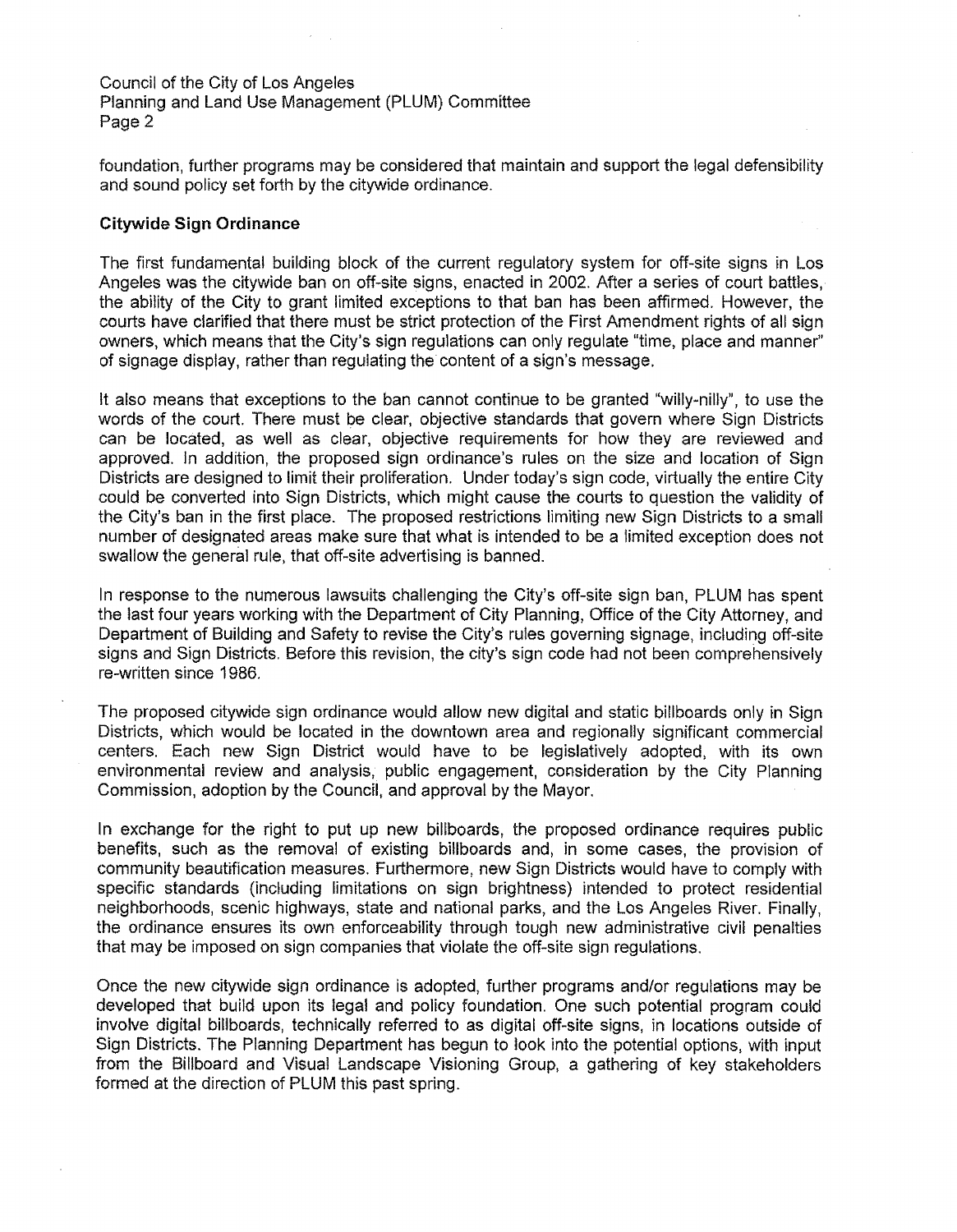# **Billboard and Visual Landscape Visioning Group**

This Visioning Group convened three times from February to March 2013, and was composed of approximately forty stakeholders representing a diverse range of viewpoints on off-site sign issues. Recognizing that off-site signs have been a polarizing issue in Los Angeles, Planning staff ensured that roughly equal proportions of people were invited to represent neighborhood perspectives from throughout the city, as well as business and sign industry perspectives. Representatives with design perspectives were also included. The purpose of the Visioning Group was to consider the issue of digital billboards in Los Angeles, whether they should be allowed outside of Sign Districts, and what form such a policy could take. The Planning Department contracted with an experienced consultant, KH Consulting Group, to facilitate the Group's meetings and synthesize the input, which KH presented to PLUM on March 26, 2013.

The overall conclusion that KH and staff drew from the Group's meetings was that the issue of digital off-site signs in Los Angeles continues to be a complex and highly polarized issue, and that development of any digital billboard program outside of Sign Districts would require considerable outreach, research, and coordination to work out the details. Numerous ideas and perspectives were raised at the Group's meetings that warrant further exploration by a dedicated Sign Unit. There was also substantial disagreement among the Group members as to whether digital off-site signs should be allowed outside of Sign Districts at all.

Drawing from input from the Visioning Group as well as its initial research on other cities, the Department has identified three basic policy options, as discussed below.

# **Digital Off-Site Signs: Three Policy Options**

There are three possible policy directions for digital off-site signage outside of Sign Districts:

- 1. A continuation of the current regulatory system, in which digital billboards are allowed only within Sign Districts;
- 2. A "public option", in which digital billboards are allowed outside of Sign Districts only on publicly owned properties; and
- 3. A "public/private option", in which digital billboards are allowed outside of Sign Districts on both public and private properties.

# Policy Option #1 - Current Regulatory System

The first option would maintain the basic structure of the current regulatory system, with amendments per the proposed citywide sign ordinance after it is adopted by the City Council. The citywide ban on all billboards would remain in effect, with new billboards only allowed within a limited number of Sign Districts. Billboards would remain in existing Sign Districts, principally in downtown and Hollywood; while the proposed citywide sign ordinance would further restrict new Sign Districts to the city's major hubs of commerce and transport, including regional centers, LAX, and the Port of Los Angeles. The existing City program allowing non-digital offsite signage on street furniture would also remain.

This option is favored by some community groups and members of the public, who are opposed to any new off-site signage (particularly digital off-site signage) outside of Sign Districts. This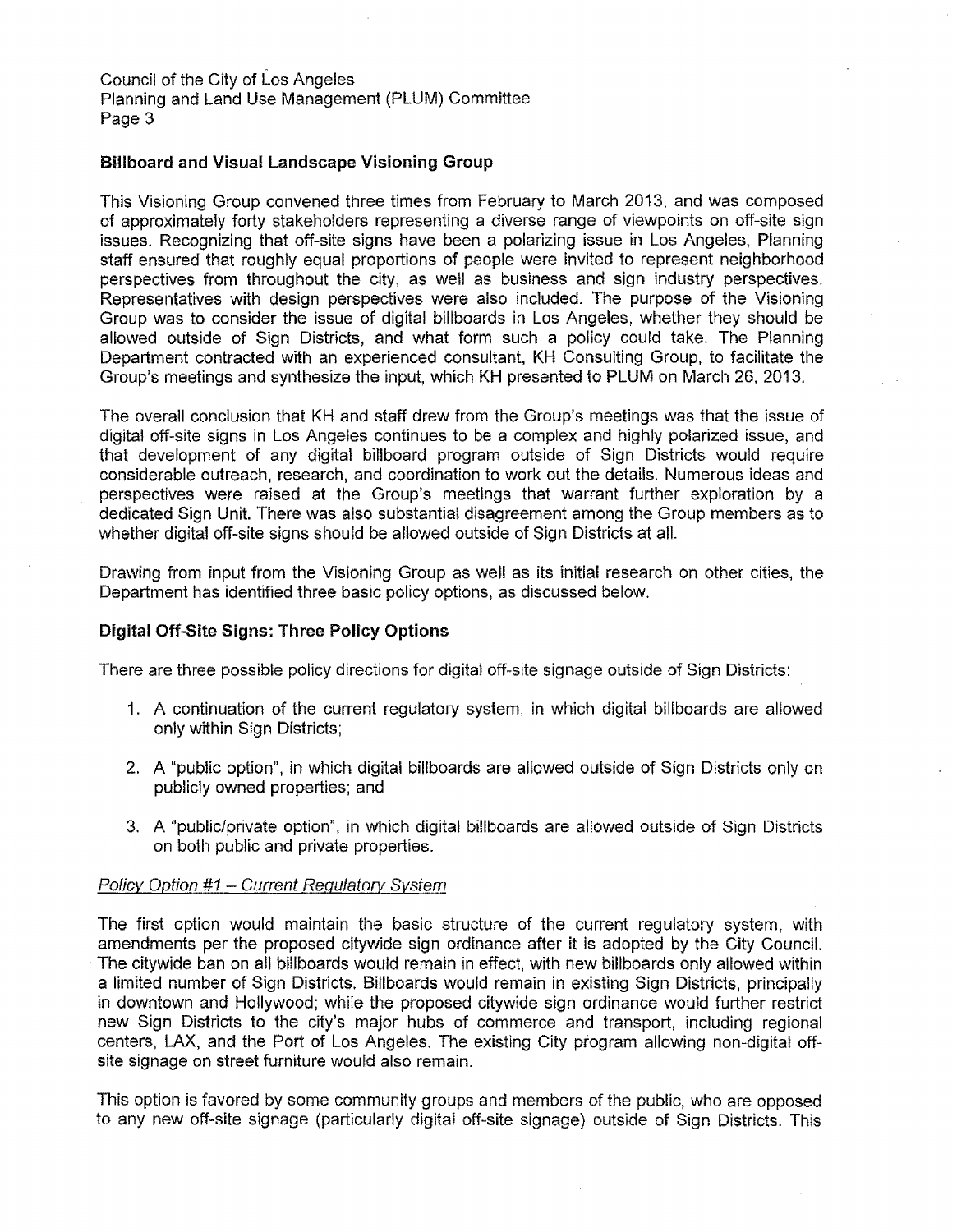Planning and Land Use Management (PLUM) Committee Page 4

option would also create a relatively low level of environmental impact, in terms of aesthetics, traffic safety and other considerations, compared to the other two options.

On the downside, this option would not enable the City to maximize the benefits of removing existing off-site signs and obtaining other public benefits, including revenue sharing to fund City services, which could be made possible by allowing new digital off-site signs outside of Sign Districts.

# Policy Option #2 - The Public Option

Option 2 would allow new Digital Public Message Boards that display a certain amount of offsite advertising outside of Sign Districts on publicly owned land only, specifically land under the control of the City of Los Angeles. This option presents several advantages for the City. As the owner of the property where the Digital Public Message Boards would be placed, the City would have a certain amount of leverage as the "landlord" to negotiate community benefits and revenue sharing arrangements that would be most advantageous to the City.

Community benefits could include removal of existing off-site signs, where a larger amount of existing signage would be removed than new signage would be constructed. Currently, there are almost 6,000 off-site signs throughout the City, and the vast majority cannot be removed without providing "just compensation" to the sign owner, according to state law. Other community benefits intended to reduce blight, beautify neighborhoods, and improve traffic safety could also be favorably negotiated.

# Policy Option #3 - The Public/Private Option

Option 3 would allow riew digital billboards outside of Sign Districts on both publicly owned and privately owned properties. This option would include a greater number of properties for consideration as sites for digital off-site signs, and thus may create a greater potential for revenue and community benefits to the City, if the City can exert sufficient influence over the sign agreement negotiation process to garner such benefits.

On the downside, the City's control over the digital signage sites on private property would be less than under Option 2. It may thus be a more complex process for the City to negotiate favorable terms for sign reduction, community benefits and/or revenue sharing. It may also be more difficult for the City to reach favorable agreements on public service and emergency announcements, and ensure that such agreements are followed.

Another potential downside of Option 3 is that the greater number of potential sites could lead to a greater proliferation of digital off-site signs throughout the City. This could potentially increase the impacts on aesthetics, traffic safety, and other concerns that have been frequently raised by community members and groups, and might further lead to legal challenges that could, as they have in the past, threaten to invalidate the City's ban on off-site signs.

# Legal Considerations

The Office of the City Attorney has advised that there are important legal considerations that should be taken into account, in regard to the three options outlined above. They will be submitting a confidential report to PLUM and the City Council shortly on this matter.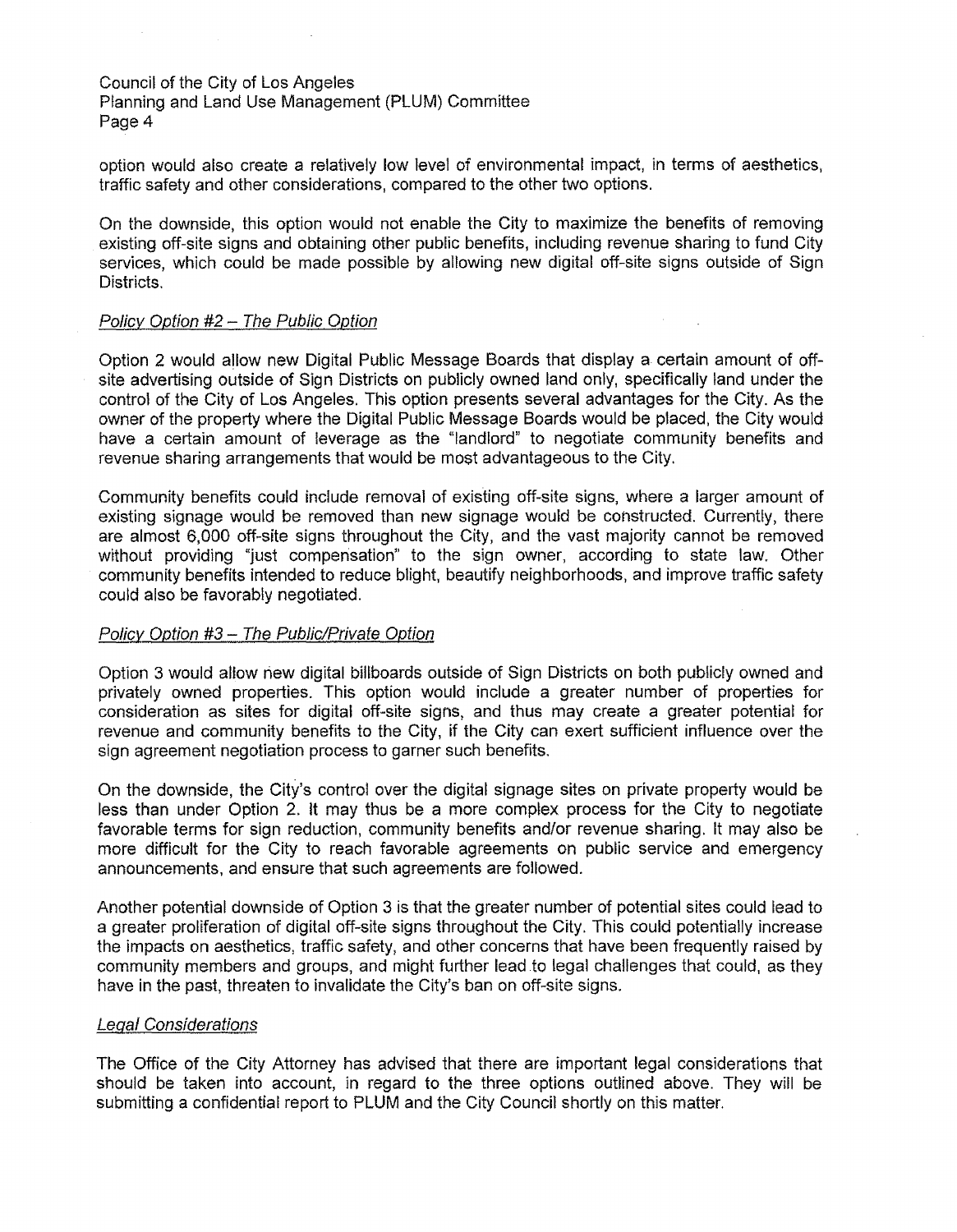# **Discussion**

The three pollcy options discussed above present an intriguing range of possibilities for Los Angeles, a city which contains one of the largest off-site sign markets in the world. The impact of any new digital off-site sign program would likely be far-reaching and long-lasting. The potential revenue figures could easily reach into the tens of millions of dollars or perhaps beyond, and the benefits in terms of existing off-site sign removal and other community benefits could be considerable. At the same time, allowing digital off-site signs outside of Sign Districts could potentially create significant impacts on the city's visual landscape as well as on driver safety. The potential benefits to the City, as well as the potential detriments, are substantial. The input received during meetings of the City's Billboard and Visual Landscape Visioning Group highlighted this polarity of perspectives and considerations.

Such a potentially significant program should be considered carefully by City staff as well as by stakeholders. lf directed by PLUM and the City Council, the Planning Department can prepare to launch a new Sign Unit, discussed in detail starting on page 7. A dedicated Sign Unit could give this matter the time and attention it requires, and develop any new regulations or policies.

Any endeavor to develop a digital billboard program for the City of Los Angeles must consider the lessons already learned by other cities that have undertaken such programs. The next section contains a summary of the Department's initial research on these other cities.

### **The Experience of Other Cities**

A number of other cities have implemented programs that allow digital off-site signage, either through a reduction in existing off-site signage, payments to or revenue sharing with the City, or a combination of the two. Two of the cities, Chicago and Sacramento, have implemented programs that limit new digital billboards to City property, with robust revenue sharing provisions. Other notable program features of other cities include pilot programs, a lottery system to allocate sign locations to applicants, and a variety of restrictions on location, size and spacing. Key features of digital billboard programs from seven cities are outlined below.

### Chicago

- Up to 60 digital sign faces at 34 locations are allowed on City property, principally along expressways (pending state approval). One sign company consortium was selected to operate the network.
- One out of every eight sign messages must contain a public service announcement. During emergencies, the City may take full control of the network to broadcast public messages.
- Fees guaranteed to the City will be \$15 million in 2013 and \$155 mlllion over the life of the 20-year contract.
- The City's share of revenue is on a sliding scale of 30% to 50%. For projected total sign  $\overline{\phantom{a}}$ revenue of \$663 million over 20 years, the City would get \$276 million (42%).
- Over time, the City pays back construction costs of \$41.8 million.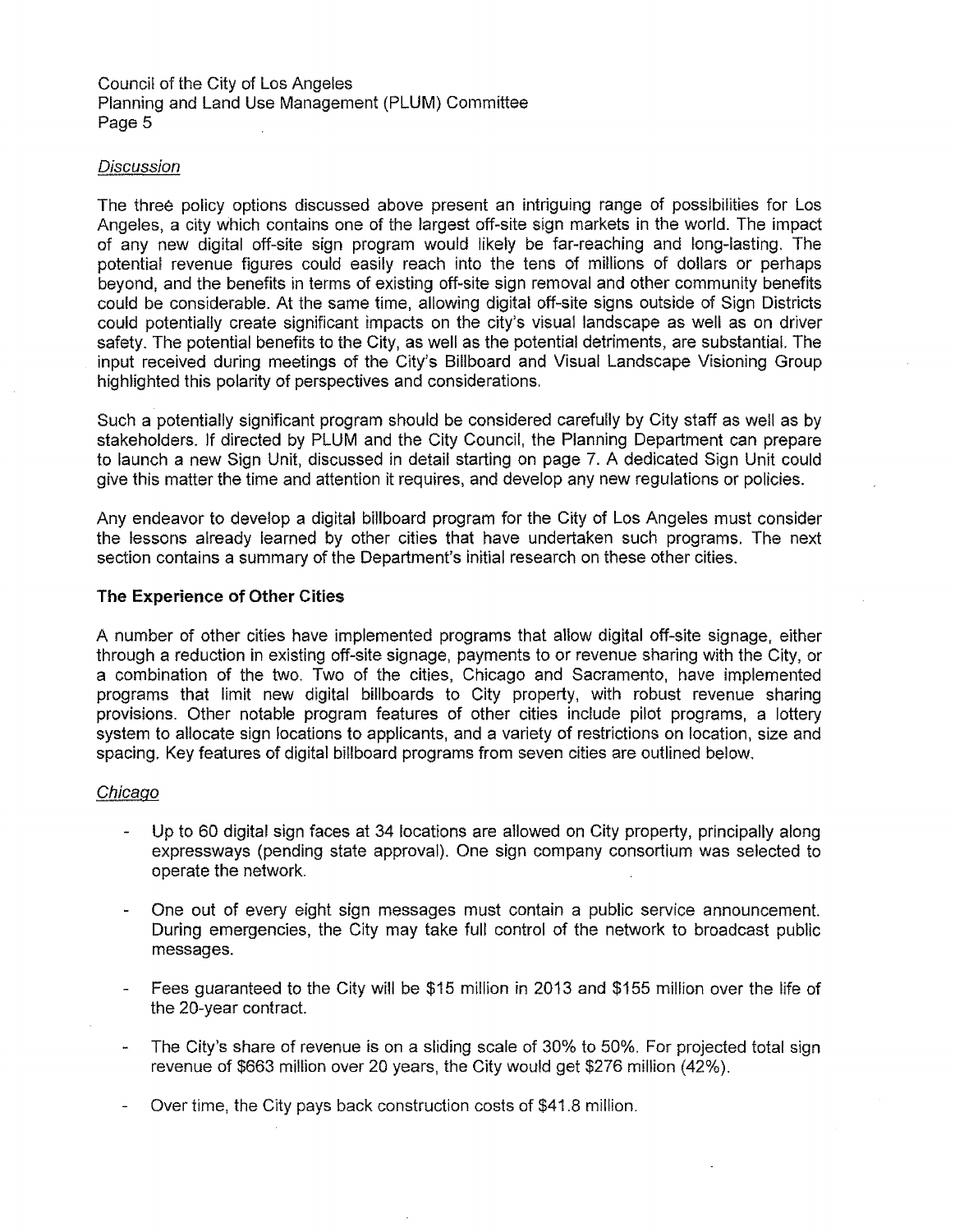Planning and Land Use Management (PLUM) Committee Page 6

No take-down of existing billboards or other mandatory community benefits or beautification measures are required.

### Sacramento

- Up to four digital billboards on City property facing freeways are allowed.
- The selected sign company (Clear Channel) must remove 17 existing, legal nonconforming billboards.
- The City will receive an initial payment of \$330,000 and then \$720,000 over five years.

### San Antonio

- A one-year pilot program in 2008 allowed 15 digital off-site signs on private property. Thirteen were constructed.
- The required sign reduction ratio ranged from 2:1 to 4:1 for different types and sizes of  $\omega$ signs. (For each new square foot of digital billboard sign area, two to four square feet of existing billboard sign area were required to be removed.)
- There was no revenue sharing component.
- Size and location restrictions included a maximum sign area of 672 square feet per face, minimum 2,000 foot spacing between billboards, no two billboards within the same line of sight, and other setback and location restrictions.

### Dallas

- A sign reduction ratio of 6:1 was considered, but 3:1 was ultimately approved.
- Digital billboards may only be installed in existing billboard locations along freeways, and must be at least 1,000 feet from homes.
- Up to 100 digital billboard faces are allowed within 3 years.

### Orlando

- A pilot program, adopted in 2010, allows new off-site signs along freeways in industrial and commercial districts.
- The required sign reduction ratio is 4:1 in terms of sign area, and one sign panel must be removed for each sign panel constructed.
- There is no revenue sharing component.

# Oakland

A 2009 ordinance allowed three new digital billboard faces on private property along freeways.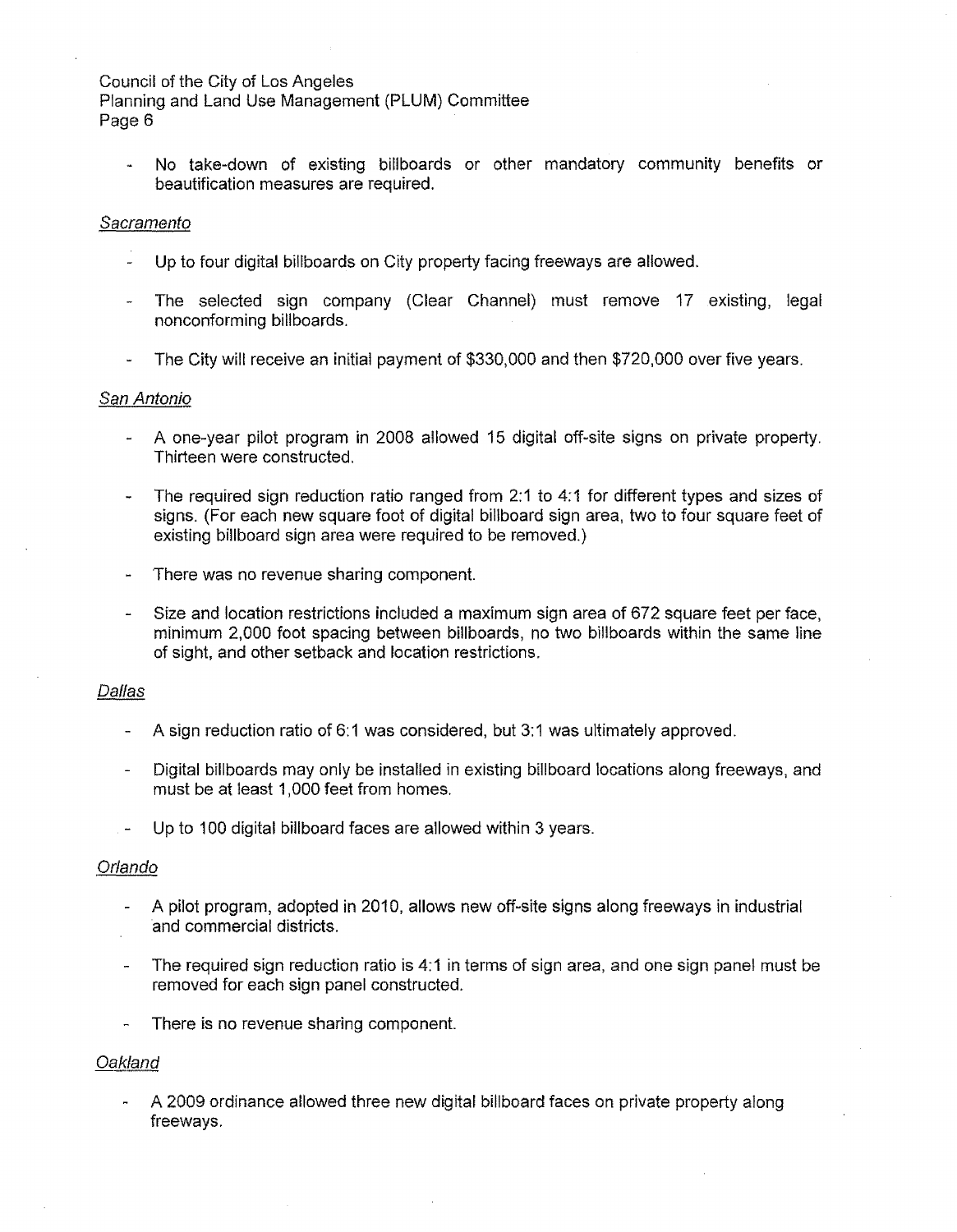Planning and Land Use Management {PLUM) Committee Page 7

A sign company paid \$1 million to the City, which helped to fund community programs for the redevelopment of a military base.

### Miami

- New program applies to mural signs, which include off-site signs displayed flat against blank building walls.
- In the 2007 pilot program, ten outdoor advertising companies were selected through a lottery to install murals at a total of 35 sites in certain commercial districts. Each paid an . application fee of \$10,000 to \$30,000, and each mural incurs a monthly fee of \$1 per square foot.
- The pilot program was extended to run indefinitely, and further expansions are being considered.

There is much to be learned from the experiences of other cities, in terms of the programs they have adopted as well as the successes and challenges encountered in the implementation of those programs. This initial research on other cities indicates a potential wealth of information that should be delved into further by a new Sign Unit.

# **Sign Unit**

If the City Council directs it, the Department of City Planning can launch a new Sign Unit as early as January 2014. The initial staffing of the Sign Unit would conduct policy work to analyze the option selected by Council, either Option #2 or #3. There is sufficient funding in the Department's current budget to launch the Sign Unit. The Sign Unit's initial mission would be to analyze the selected option and develop new proposed regulations governing digital off-site signs outside of Sign Districts.

Work in support of the Sign Unit's second main purpose, the review of individual Sign District applications, would commence after the Department receives sufficient funding for project review staff from application fees for requested Sign Districts.

The Sign Unit's policy work would begin with three dedicated staff and three contracted functions, which may be performed by up to three contractors. The staffing/contractual services, work program, and projected timeline of the Sign Unit are outlined below.

### Staffing & Contractual Services

General Fund resources in the amount of \$400,000 would cover the staffing of the Sign Unit's policy work for the second half of Fiscal Year 2013-14. Since the Department only has funding to finance the Sign Unit for six months, continuation of the Sign Unit for the anticipated two to three years needed to complete this policy work program would require additional General Fund appropriations in subsequent Fiscal Years.

Sign Unit staffing would consist of three full-time staff as follows:

1 City Planner - to lead the research, outreach, coordination and development of a potential new program to allow digital off-site signs outside of Sign Districts.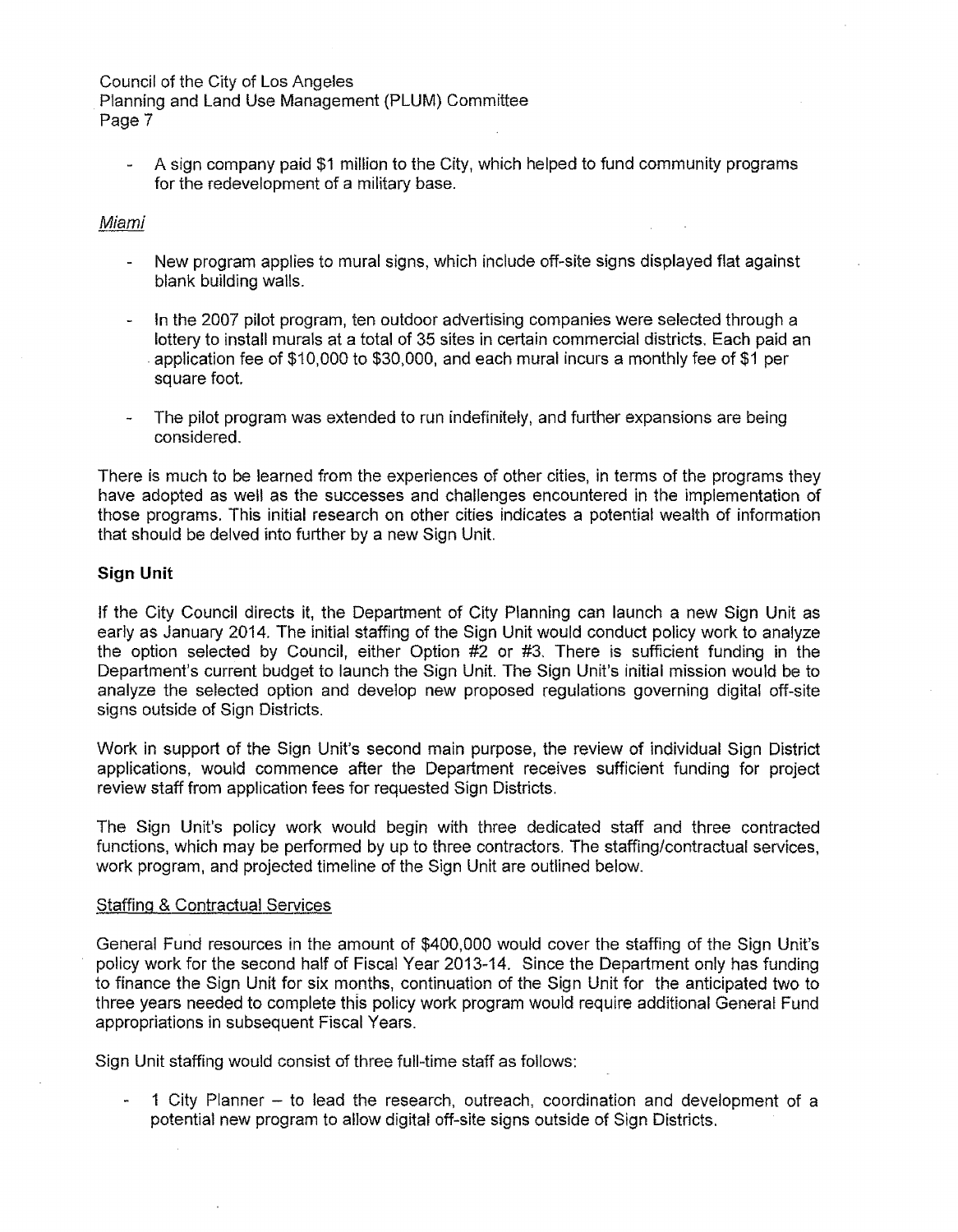- 1 City Planning Associate  $-$  to assist in the research, outreach, coordination and development of a potential new program to allow digital off-site signs outside of Sign Districts.
- 1 GIS Analyst to conduct geographic analysis and create map products showing potential locations for new digital off-site signs, removal of existing off-site signs and/or provision of community benefits. Analysis will include sign locations, neighboring zones and uses, distances from sensitive uses, proximity to other off-site signs, etc.

The Department would also contract with consultants to perform two specialized tasks:

- *Environmental Impact Review -* to prepare the EIR that will be required for any new proposed ordinance that would allow digital off-site signs outside of Sign Districts. The EIR would include a traffic safety analysis.
- $F$ inancial Analysis to analyze any potential revenue-sharing and/or community benefit agreement/s, to ensure that the City is getting the best deal possible that will provide maximum benefit to the City and its residents.

The allocation of funds among full-time staff and contractors may be somewhat fluid, depending on the bids of contractors and the actual extent of outreach and coordination required from fulltime staff. The Department requests that some funding flexibility be built into the program, and that the City Council authorize the Department to transfer an appropriation of up to \$200,000 from Contractual Services to Salaries. After the first year, further funding for the Sign Unit in subsequent years would be included in the Department's annual General Fund budget requests.

An additional resource of the Sign Unit would be a re-assembled Billboard and Visual Landscape Visioning Group, previously brought together in February 2013 at PLUM's direction to provide City staff with a wide range of essential perspectives on the issue of digital off-site signs in Los Angeles. The Visioning Group includes a broad cross-section of interests on this topic, including the most vocal and involved neighborhood and community groups, billboard companies, business groups, design professionals, and other interested parties.

### Work Program: Policy Work

The Sign Unit's policy work on off-site digital signs outside of Sign Districts would include the following tasks:

- Research and develop proposed legislation for digital off-site signs outside of Sign Districts. Work with the City Attorney's office; community and sign industry stakeholders; Neighborhood Councils; environmental, financial and sign agreement advisory consultants; and the Fire, Police and General Services Departments.
- With the help of consultants, perform all technical studies, site analysis and value assessment, and any necessary mapping. The consultant team would directly prepare the traffic safety analysis and Environmental Impact Report.
- In developing a proposed policy framework, consider the full range of public benefits, to include the following: take-down of existing, legally nonconforming billboards; community beautification measures including blight reduction and traffic safety; a public service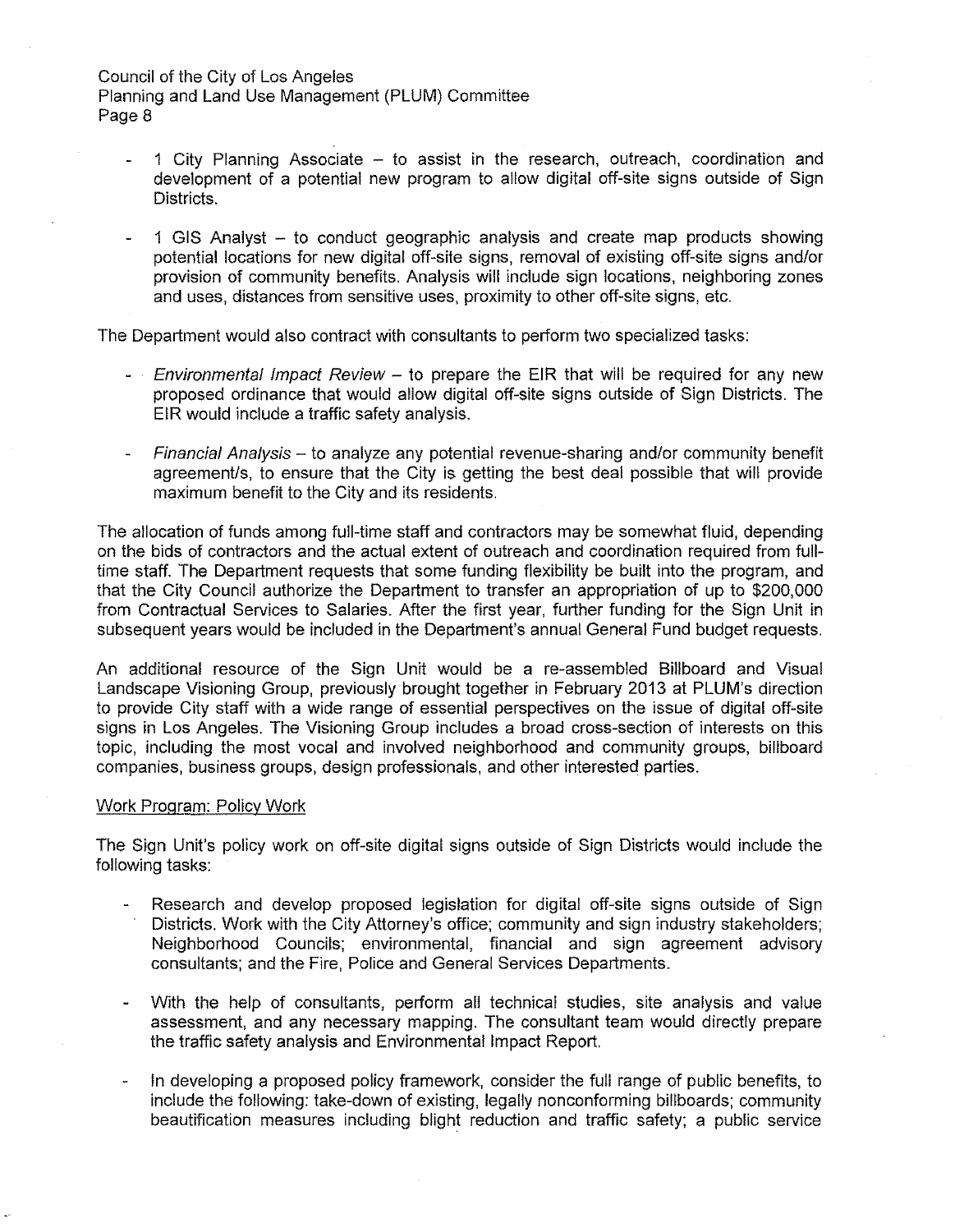Planning and Land Use Management (PLUM) Committee Page 9

> announcement program including a City override feature during public safety emergencies; and revenue sharing with the City of Los Angeles.

- In developing a proposed policy framework, develop a fair program that allows all sign companies to compete for digital off-site sign rights. Consider the development of an allocation formula to allow proportionate allocation of signage rights.
- Investigate the pros and cons of hiring a Sign Agreement Advisor, to act as the City's chief agent and negotiator to oversee establishment of any digital off-site sign program outside of Sign Districts. The Sign Agreement Advisor would draw upon specialized experience in similar sign programs to negotiate terms for sign take-downs and public benefits including community beautification, public service announcements, and revenue sharing on terms favorable to the City. The Sign Agreement Advisor would also supervise execution of contract terms as well as permitting and construction of new digital off-site signs outside of Sign Districts.
- Consider regulatory ideas brought up during. the three meetings of the Billboard and Visual Landscape Visioning Group, including the consideration of economic need of a particular community or neighborhood when selecting sites for digital off-site signs with revenue sharing agreements.

In addition to the work on digital off-site signs described above, the Planning Department also recommends that the Sign Unit look into the question of how digital on-site signs should be regulated. Currently, these signs are allowed by-right with little regulation. Under the proposed citywide sign ordinance, digital on-site signs are subject to the same time, place and manner restrictions as digital off-site signs, but have no regulations specific to this sign type. Digital onsite signs employ similar technology as digital off-site signs, at a smaller scale but with potentially a more widespread impact, as they are allowed on any commercial property in the City.

# Work Program: Sign District Application Review

Once staffing of this function is funded by application fees, the Sign Unit's application review work will include the following tasks:

- Provide centralized review of all Sign District applications, to include holding hearing officer hearings, conducting associated CEQA review, working with applicants and the public, and preparing staff reports for review by the City Planning Commission, PLUM Committee, and City Council.
- Utilize Sign Unit GIS staff to generate maps required for Sign District review and adoption, as well as for consideration of citywide digital signage issues and potential sites for digital signage location and off-site sign reduction. GIS Staff will also implement any adopted ordinance(s) into ZIMAS.

### Timeline

The Sign Unit's policy work is expected to take roughly two to three years to complete. This is an appropriate amount of time to conduct adequate outreach, research, coordination and environmental review for a potentially groundbreaking new digital signage program. An estimated timeline of the Sign Unit's policy work projected over two years is as follows: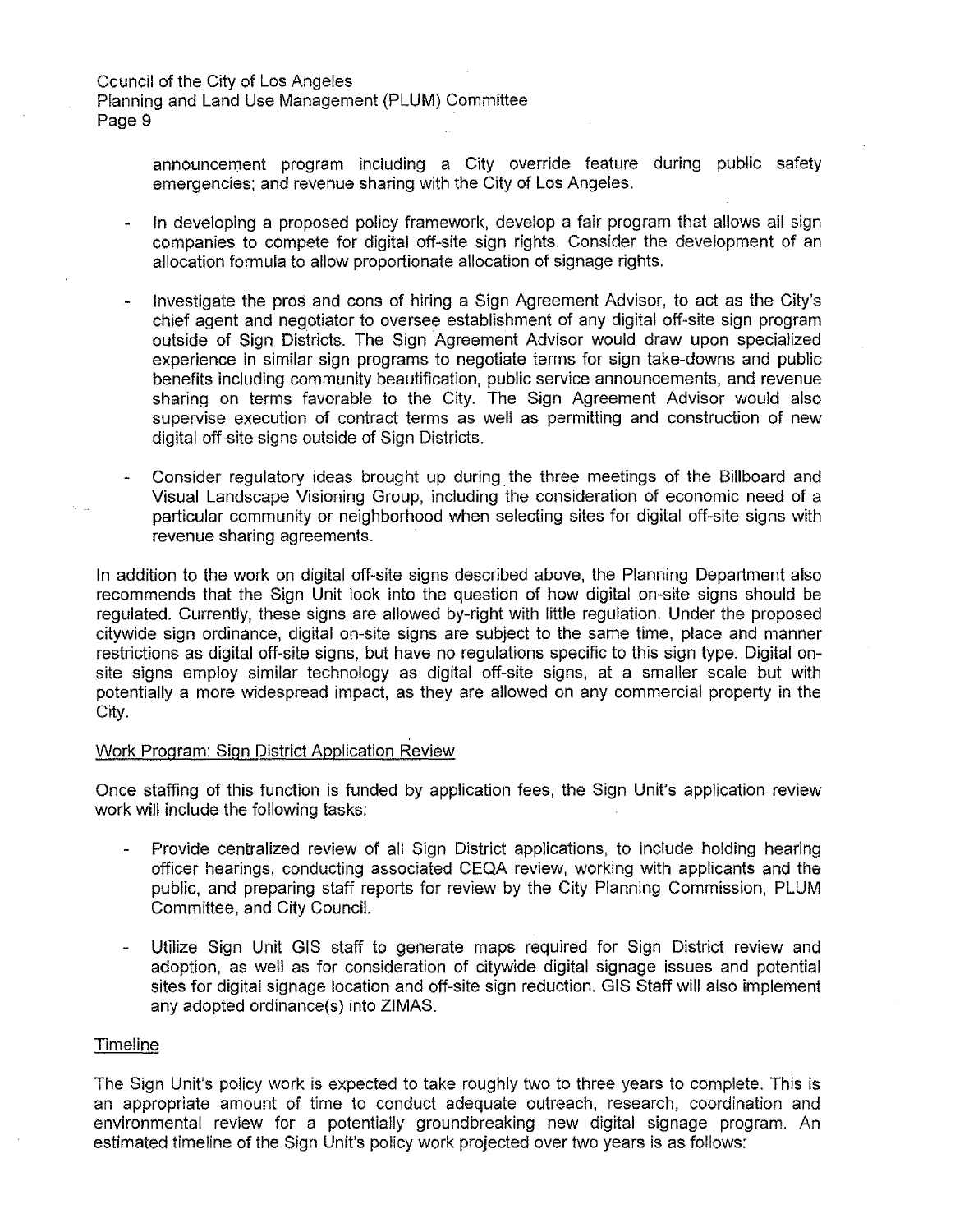### **Year 1**

| Nov-Dec 2013         | Interviews conducted, staff selections made                                                                                                                       |
|----------------------|-------------------------------------------------------------------------------------------------------------------------------------------------------------------|
| Jan 2014             | Sign Unit launched with core full-time staff                                                                                                                      |
| Jan-Feb 2014         | RFPs posted; consultant team interviewed and selected                                                                                                             |
| Mar-Apr 2014         | Integration of all new staff and consultants; research review; outreach<br>planning; initial study for EIR                                                        |
| Apr 2014             | Release Notice of Preparation for EIR                                                                                                                             |
| May-June 2014        | First round of outreach meetings, including meeting with the Billboard and<br>Visual Landscape Visioning Group                                                    |
| July-Aug 2014        | Analysis of input from outreach meetings, further research, legal<br>consultation, coordination with other City departments, and drafting of<br>written analysis. |
| Aug 2014             | Complete environmental studies and analysis of existing conditions                                                                                                |
| Sep 2014             | Progress Report to PLUM                                                                                                                                           |
| Oct-Dec 2014         | Drafting of policy or regulatory language, incorporating direction from<br>PLUM. Include input from additional stakeholder meetings, if requested.                |
| Dec 2014             | <b>Publish Draft EIR</b>                                                                                                                                          |
| Year 2               |                                                                                                                                                                   |
| Jan 2015             | Present draft ordinance to CPC at public hearing                                                                                                                  |
|                      |                                                                                                                                                                   |
| Jan-Feb 2015         | Incorporate direction from CPC                                                                                                                                    |
| Mar 2015             | Respond to DEIR comments                                                                                                                                          |
| Mar 2015             | Approval from CPC                                                                                                                                                 |
| Apr 2015             | Present draft ordinance to PLUM at public hearing                                                                                                                 |
| Apr-May 2015         | Incorporate direction from PLUM                                                                                                                                   |
| June 2015            | Publish environmental Mitigation Monitoring Program                                                                                                               |
| <b>June 2015</b>     | Present revised ordinance to PLUM at public hearing                                                                                                               |
| July-Aug 2015        | City Attorney's Office reviews draft ordinance and EIR                                                                                                            |
| Sep 2015             | <b>Release Final EIR</b>                                                                                                                                          |
| Sep 2015             | Present revised ordinance to PLUM and City Council at public hearings                                                                                             |
| Sep-Oct 2015         | Incorporate direction from Council                                                                                                                                |
| Nov 2015<br>Dec 2015 | Present revised ordinance to Council at public hearing<br>Ordinance adopted                                                                                       |

Following the initial two to three years of policy development work, at least one additional year will be required for the Sign Unit to oversee implementation of any adopted ordinance. A contracted Sign Agreement Advisor could be instrumental in managing the implementation of the ordinance, advising the City in its negotiation of agreements governing revenue sharing, sign reduction, and/or community benefits obtained with the approval of any new digital signage. Each of these agreements will also require a public review process and will likely also require legislative approval.

# **Recommendations**

The Department recommends that PLUM take the following actions:

1. Approve the proposed citywide sign ordinance and associated environmental review, and forward both to the City Council for review;